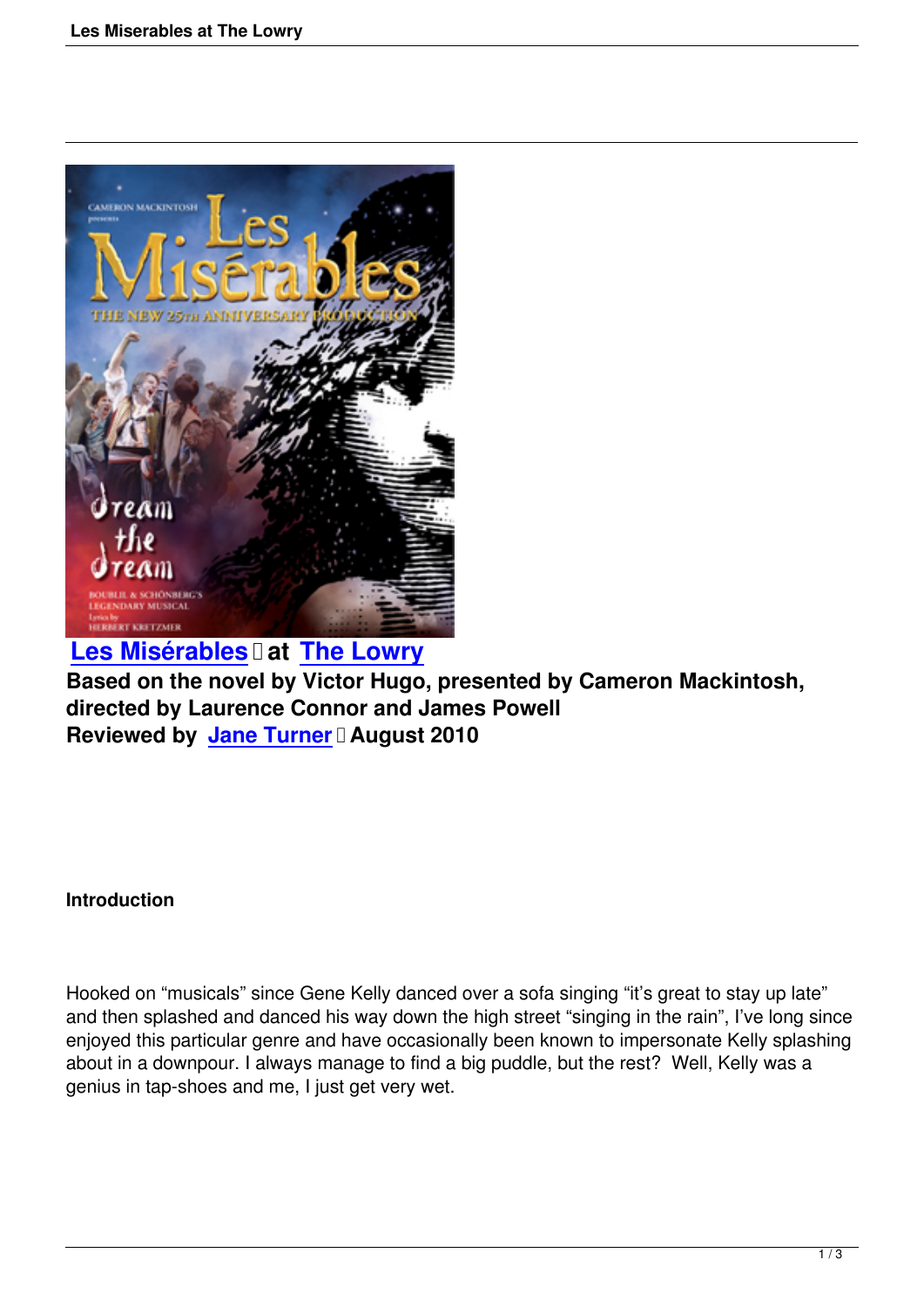Yet despite my fondness for a "musical" and a lengthy run of 25 years on the stage (it is the world's longest running musical), I'd never got around to seeing Les Misérables, it being dubbed "The Glums" by the critics. I couldn't quite marry the magic of a musical to such a heart-wrenching epic tale. What next I reasoned "The Recession" – the musical, "Tsunami" – an opera? But, then I suppose social and political issues and various tragedies have been put to music before – there's been Showboat, Fiddler on the Roof, West Side Story to name but a few. Anyway, the tickets were a surprise present, so I gave in to my misgivings…

But, after watching the final performance of Cameron Mackintosh's 25th anniversary production at the Lowry Theatre in Salford Quays, I wish I'd gone to see it sooner; it was first-class and I was wrong! Prolonged and great dramatic intensity and misery can be performed perfectly well to music.

It didn't make me want to dance down the streets though (and it was temptingly pouring with rain in Manchester – again), but it did make me dab my eyes surreptitiously with a tissue many times throughout the performance. So be prepared, there's hardly a laugh in over 3 hours – it really is "The Glums"!

**Victor Hugo**